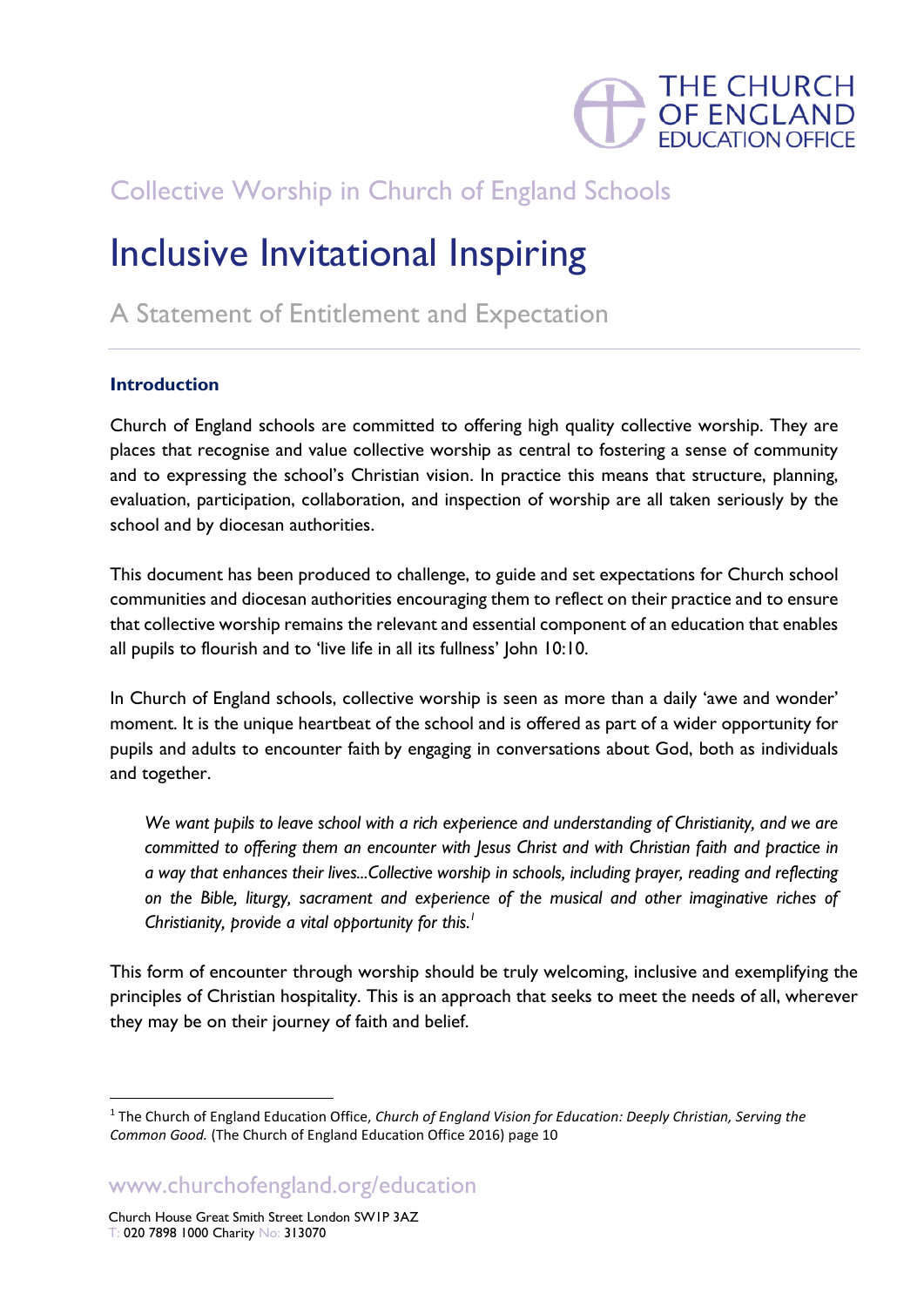#### **Collective Worship and the Law**

Collective worship in community schools is grounded in the historical past and enshrined in educational law to be *'wholly or mainly of a broadly Christian character'<sup>2</sup> .* In Church schools the requirement instead to reflect the Anglican status of the school as expressed in its trust deed liberates those leading collective worship to build on the rich, lived diversity of Anglican tradition and identity. In the same way as worship in churches is aspirational, constantly evolving and being re-imagined there is an expectation of a continuous, dynamic reimagining of what collective worship means in the Church school.

#### **Inclusive, Invitational, and Inspiring**

**Inclusive:** Worship is collective in that it involves meeting, exploring, questioning, and responding to others and, for some, to God. In the Church school pupils, their families and other adults can expect to encounter worship that is inclusive of, and fully accessible to, all. Many pupils and staff in our schools will come from homes of different faith backgrounds as well as of no faith background. Moreover, many pupils will naturally be at different stages of their spiritual journey during their time in school. Pupils should be given the opportunity to think and ask questions. There should be space to consent, and dissent: to participate and to stand back; and to consider. It is an expectation that care will be taken to ensure that the language used by those facilitating worship avoids assuming faith in all those participating, listening and watching.

Collective worship should not be 'done to' but will involve meaningful contributions from the whole school community, including pupils. It is recognised that pupils will bring their own experience to worship. Inclusion requires pupil involvement in planning, leading and the evaluation of worship. Although part of a national legislative framework, collective worship in the Church school grows out of the local context and out of pupils' experience, including their cultural backgrounds. It should reflect the faith, belief, and ethnic communities the school serves. Collective worship should validate, embrace and celebrate all protected characteristics.

**Invitational:** Parents, pupils and adults can expect to encounter worship that is consistently invitational. There should be no compulsion to 'do anything'. Rather, worship should provide the opportunity to engage whilst allowing the freedom of those of different faiths and those who profess no religious faith to be present and to engage with integrity. The metaphor of 'warm fires and open doors<sup>3</sup>' captures this idea. The warmth of the fire derives from the clarity and authenticity of the Christian message at its heart. There is no value to an encounter with a watered down, lowest common denominator version of faith. Importantly the door is open, all are welcome to come in and sit as near or as far away from the fire as they feel comfortable. Pupils and adults should always only be invited to pray if they wish to do so and should be invited to pray in their own way. Prayer should always be accompanied by the option to reflect.

<sup>2</sup> *Education Reform Act 1988 section 7(1) and the corresponding section of the Education Act 1993*

<sup>3</sup> Speech by David Thomson, Bishop of Huntingdon 2014 quoted in *The Fruits of the Spirit: A Church of England Discussion Paper on Character Education* (The Church of England Education Office 2015) page 13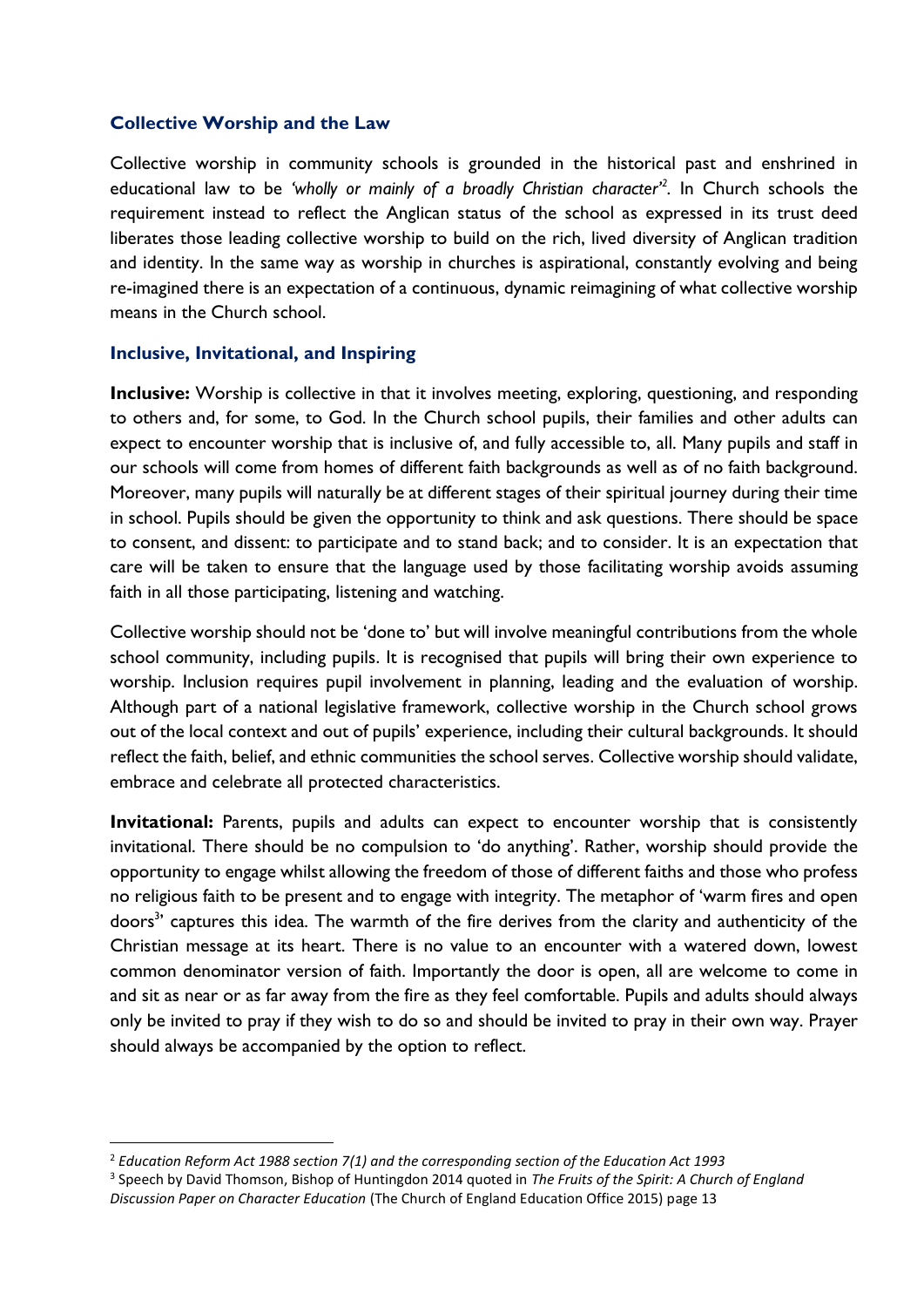Music and liturgies<sup>4</sup> used in worship should reflect the best of traditional and modern Anglican worship, it should connect with the theme and explore the sacred to educate and engage. Music used should reflect the diverse worship experience of the wider Christian community. Care should be taken to ensure that pupils and adults do not feel compelled to sing strongly confessional lyrics. There should be no assumption of Christian faith in those present.

**Inspiring:** Pupils and adults can expect the worship they encounter in a Church school to be inspirational. Worship should be formational and transformational: it should enable pupils and adults to ask big questions about who we are and why we do what we do. It should motivate pupils and adults into action, into thinking differently, and into reflecting on their and the wider community's behaviour and actions. As a result of inspirational collective worship, they should be inspired to become courageous advocates of causes. It should encourage them to think searchingly about their faith, beliefs and/or philosophical convictions.

There will always be those who are uncomfortable to enter through this open door of worship in our schools and so the Church of England recognises the right of withdrawal from collective worship for those parents or pupils<sup>5</sup> who wish to exercise this option. This, and how to exercise this choice, should be explained fully in the school's collective worship policy and referenced on the school's website.

## **Aims and objectives**

The aspiration to provide collective worship that is Inclusive, Invitational and Inspiring is underpinned by the following aims and objectives and will be monitored and quality assured through the Statutory Inspection of Anglican and Methodist Schools<sup>6</sup> (SIAMS)

Collective worship in a Church of England school will do the following:

- Explore the school's vision and how that underpins shared values and virtues. In doing so, it will reflect on moral values such as compassion, gratitude, justice, humility, forgiveness and reconciliation; and develop virtues such as resilience, determination and creativity that develop character and contribute to academic progress.
- Help pupils and adults to appreciate the relevance of faith in today's world by encountering the teachings of Jesus and the Bible and developing understanding of the Christian belief in the trinitarian nature of God.
- Offer the opportunity, without compulsion, to all pupils and adults to grow spiritually through experiences of prayer, stillness, worship and reflection.
- Enable all pupils and adults to appreciate that Christians worship in different ways, for example using music, silence, story, prayer, reflection, as well as through the varied liturgical and other traditions of Anglican worship, festivals and, where appropriate, the Eucharist.
- Enable pupils to develop skills through engaging in the planning, leading and evaluation of

<sup>4</sup> Where there are joint schools the liturgies should reflect this status

<sup>5</sup> Under Section 55 of the Education and Inspections Act, it remains the case that only pupils in sixth form education or over the age of compulsory school age (Section 55. 9) may withdraw themselves from collective worship.

<sup>6</sup> The Church of England Education Office, *Statutory Inspection of Anglican and Methodist Schools Evaluation Schedule*  (The National Society 2018)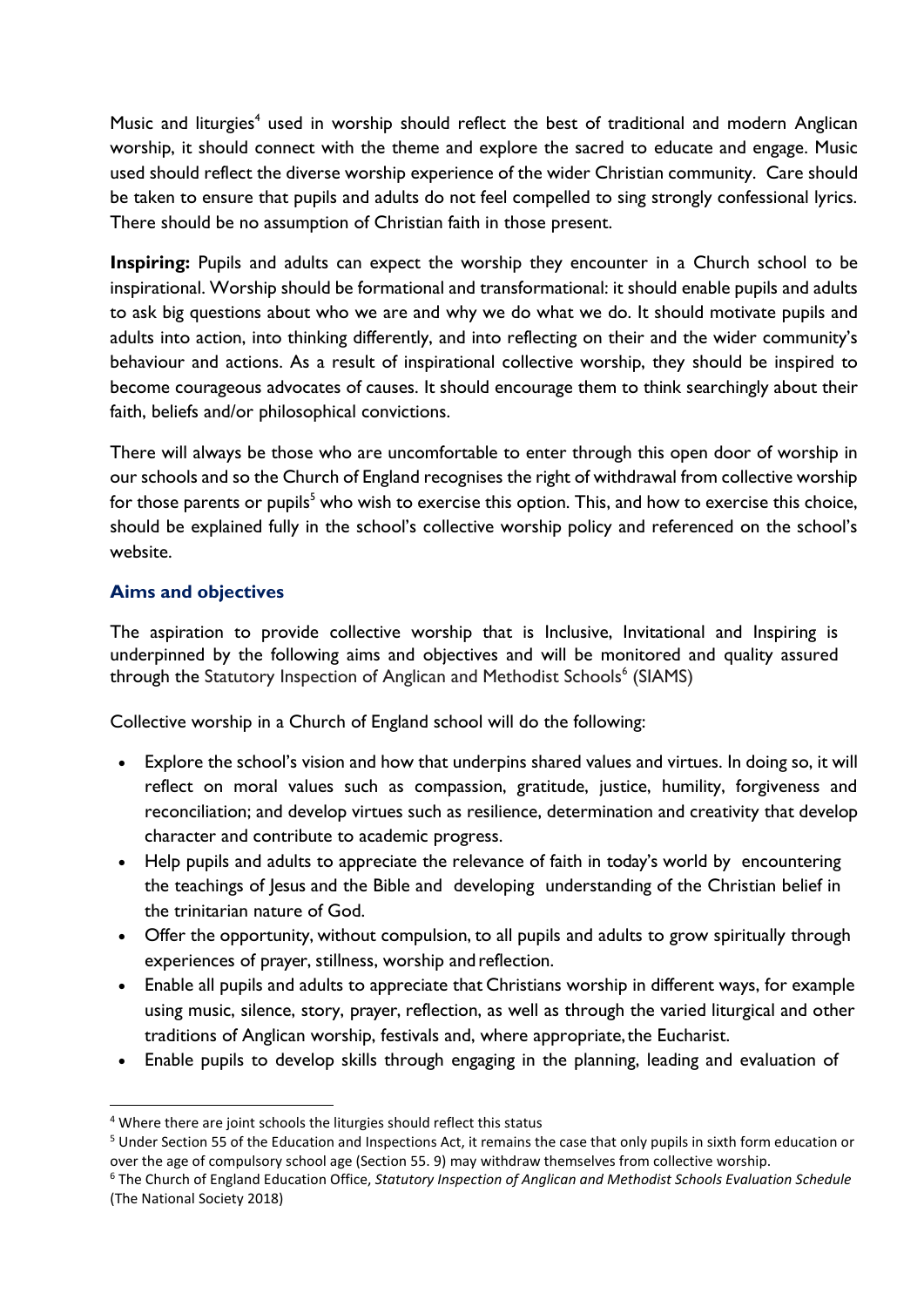collective worship in ways that lead to improving practice.

# **Provision**

The rhythm of daily worship allows pupils and adults to step away from the target-driven culture of much of education, creating a space for an encounter with faith in God. It also provides the opportunity to reflect on larger questions of meaning and purpose. Pupils and adults can expect that the school's collective worship practices will provide a shared set of symbols, signs, words and actions which give the community a language upon which it can draw, in times of joy and grief. Such an experience is key to fostering a sense of fellowship and cohesion within the school community. Whether in times of crisis or celebration, this time set aside in the school day provides staff and pupils with the opportunity to gather and support one another as a community.

Throughout the year, Church school communities may meet to celebrate and mark certain seasons in the Church calendar, such as Lent and Advent. Other important events in the school year, such as the start and end of the academic year, may be marked by formal acts of collective worship. Pupils and adults will encounter the practice of regular prayer and worship as a normal part of the life of the school. These activities will help provide a rhythm and stillness as a pattern of community life.

Parents, pupils and adults can expect that worship in a Church school will follow a recognisable structure that will help focus worship on one idea. This helps to give organisation and clarity to the unfolding of that idea, as well as helping the leader to ensure that worship is age-appropriate and moves away from making it a performance art. This could take the form of a welcome or prayer followed by a consideration of a Bible passage or story that the group can then reflect on through discussion, prayer, silent reflection or music. It will be something that pupils and adults may want to share and discuss with others in school, in the community and at home.

#### **Developing staff expertise and knowledge: Confidence through professionalism**

Parents, pupils and adults are entitled to be led in worship by those who have a secure understanding of the nature of collective worship in a Church school context and by those who are professional in their approach to working with pupils and adults from all faiths and none. Therefore, it should be a priority to build up the expertise of staff, pupils, clergy and other adults in facilitating collective worship in Church schools. To do this the school should ensure the following.

- Worship leaders, including clergy, should have access to regular training, primarily through local diocesan education teams.
- Pupil worship leaders should be supported, encouraged and resourced to contribute meaningful acts of worship.
- Worship leaders, including clergy, should have access to high quality and current resources.
- The governing body should have robust systems in place to monitor the impact of worship effectively; this monitoring will include and meaningfully involve pupil voice. Those